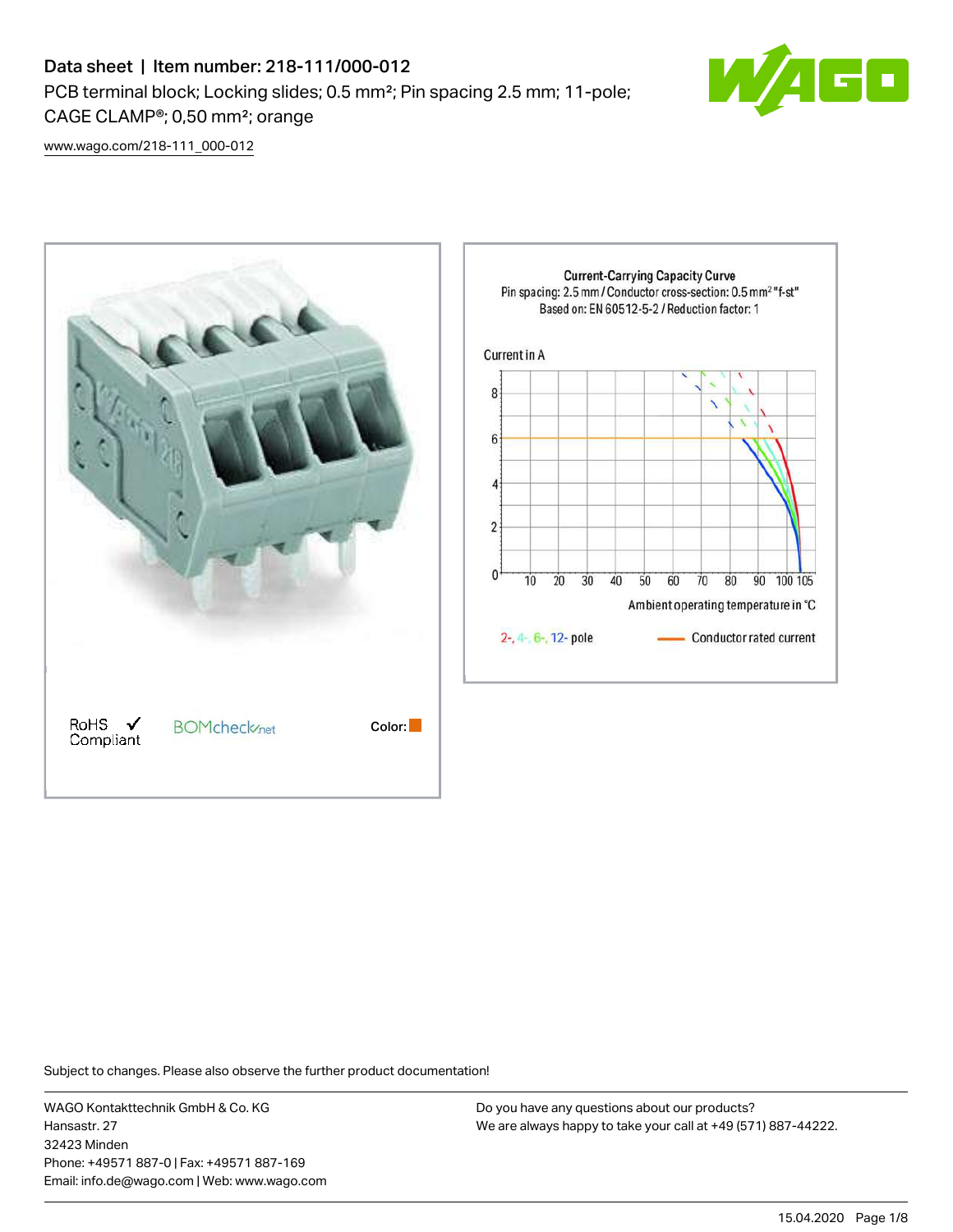



#### Item description

- П Terminal strips are just 8.1 mm tall and feature an innovative, locking slide-actuated CAGE CLAMP®
- $\blacksquare$ Several clamping units can be held open simultaneously
- П Easily terminate stranded conductors in

tight spaces (e.g., bus connectors)

## Data Electrical data

## Ratings per IEC/EN 60664-1

| Ratings per                     | IEC/EN 60664-1 |
|---------------------------------|----------------|
| Rated voltage (III / 3)         | 80 V           |
| Rated impulse voltage (III / 3) | $2.5$ kV       |
| Rated voltage (III / 2)         | 160 V          |
| Rated impulse voltage (III / 2) | $2.5$ kV       |
| Rated voltage (II / 2)          | 320 V          |
| Rated impulse voltage (II / 2)  | $2.5$ kV       |
| Rated current                   | 6A             |

Subject to changes. Please also observe the further product documentation!

WAGO Kontakttechnik GmbH & Co. KG Hansastr. 27 32423 Minden Phone: +49571 887-0 | Fax: +49571 887-169 Email: info.de@wago.com | Web: www.wago.com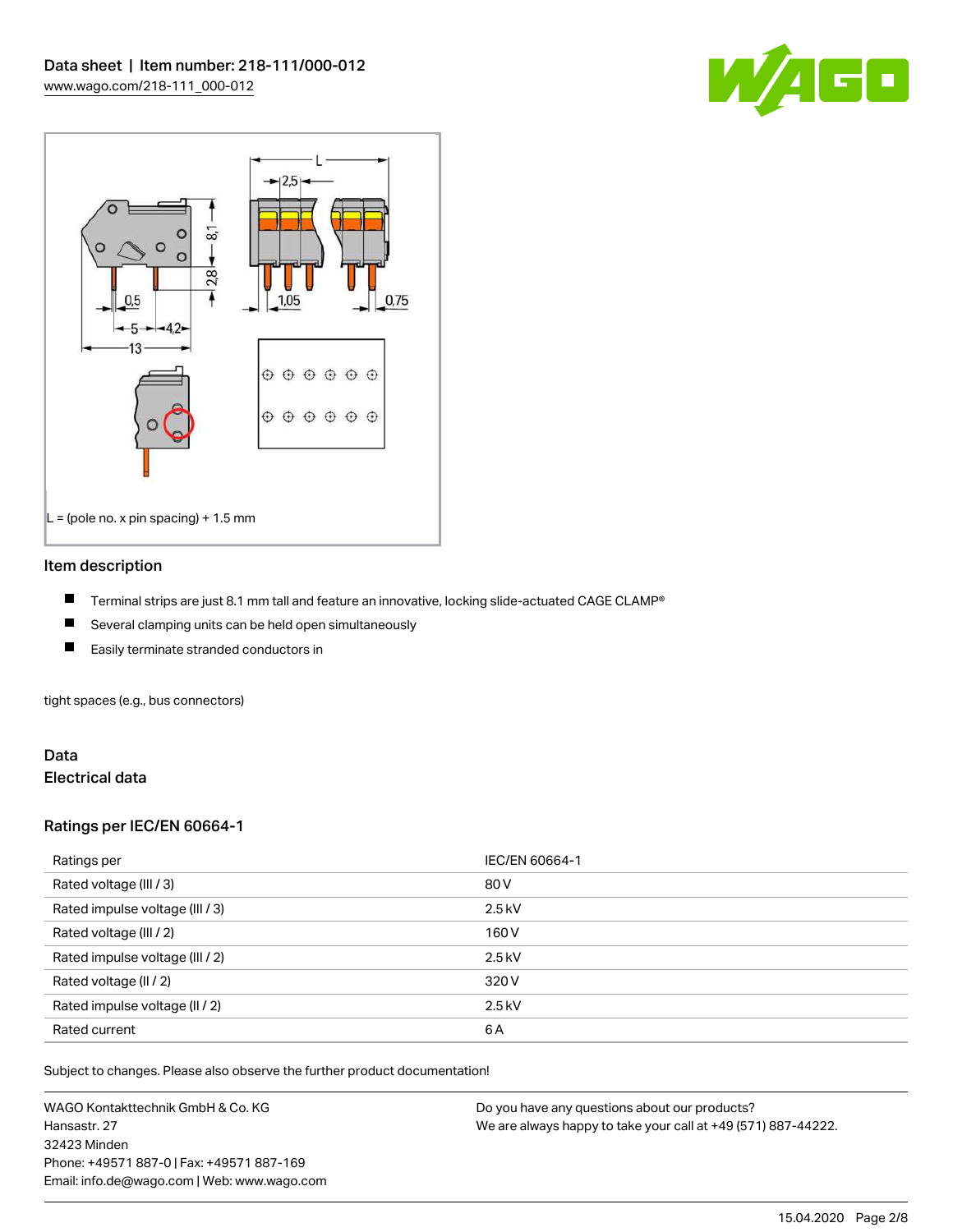

Legend (ratings) (III / 2) ≙ Overvoltage category III / Pollution degree 2

## Approvals per UL 1059

| Rated voltage UL (Use Group B) | 150 V   |
|--------------------------------|---------|
| Rated current UL (Use Group B) |         |
| Approvals per                  | UL 1059 |

## Approvals per CSA

| Rated voltage CSA (Use Group B) | 150 V |
|---------------------------------|-------|
| Rated current CSA (Use Group B) |       |

## Connection data

| Connection technology                                       | CAGE CLAMP                                                               |
|-------------------------------------------------------------|--------------------------------------------------------------------------|
| Actuation type                                              | Slider                                                                   |
| Solid conductor                                             | $0.080.5$ mm <sup>2</sup> / 28  20 AWG                                   |
| Fine-stranded conductor                                     | $0.080.5$ mm <sup>2</sup> / 28  20 AWG                                   |
| Fine-stranded conductor with ferrule with plastic collar    | $0.25$ mm <sup>2</sup>                                                   |
| Fine-stranded conductor with ferrule without plastic collar | $0.25$ mm <sup>2</sup>                                                   |
| Strip length                                                | $56$ mm $/ 0.20.24$ inch                                                 |
| Conductor entry angle to the PCB                            | $40^{\circ}$                                                             |
| No. of poles                                                | 11                                                                       |
| Total number of connection points                           | 11                                                                       |
| Total number of potentials                                  | 11                                                                       |
| Number of connection types                                  | 1                                                                        |
| Number of levels                                            | 1                                                                        |
| Note (conductor cross-section)                              | Terminating 0.75 mm <sup>2</sup> /18 AWG conductors is possible; however |
|                                                             | insulation diameter allows only every other clamping unit to be          |
|                                                             | terminated with this conductor size.                                     |

# Geometrical Data

| Pin spacing             | 2,5 mm / 0.098 inch  |
|-------------------------|----------------------|
| Width                   | 29 mm / 1.142 inch   |
| Height                  | 10,9 mm / 0.429 inch |
| Height from the surface | 8,1 mm / 0.319 inch  |
| Depth                   | 13 mm / 0.512 inch   |
| Solder pin length       | $2.8$ mm             |
| Solder pin dimensions   | $0.5 \times 0.75$ mm |

Subject to changes. Please also observe the further product documentation!

WAGO Kontakttechnik GmbH & Co. KG Hansastr. 27 32423 Minden Phone: +49571 887-0 | Fax: +49571 887-169 Email: info.de@wago.com | Web: www.wago.com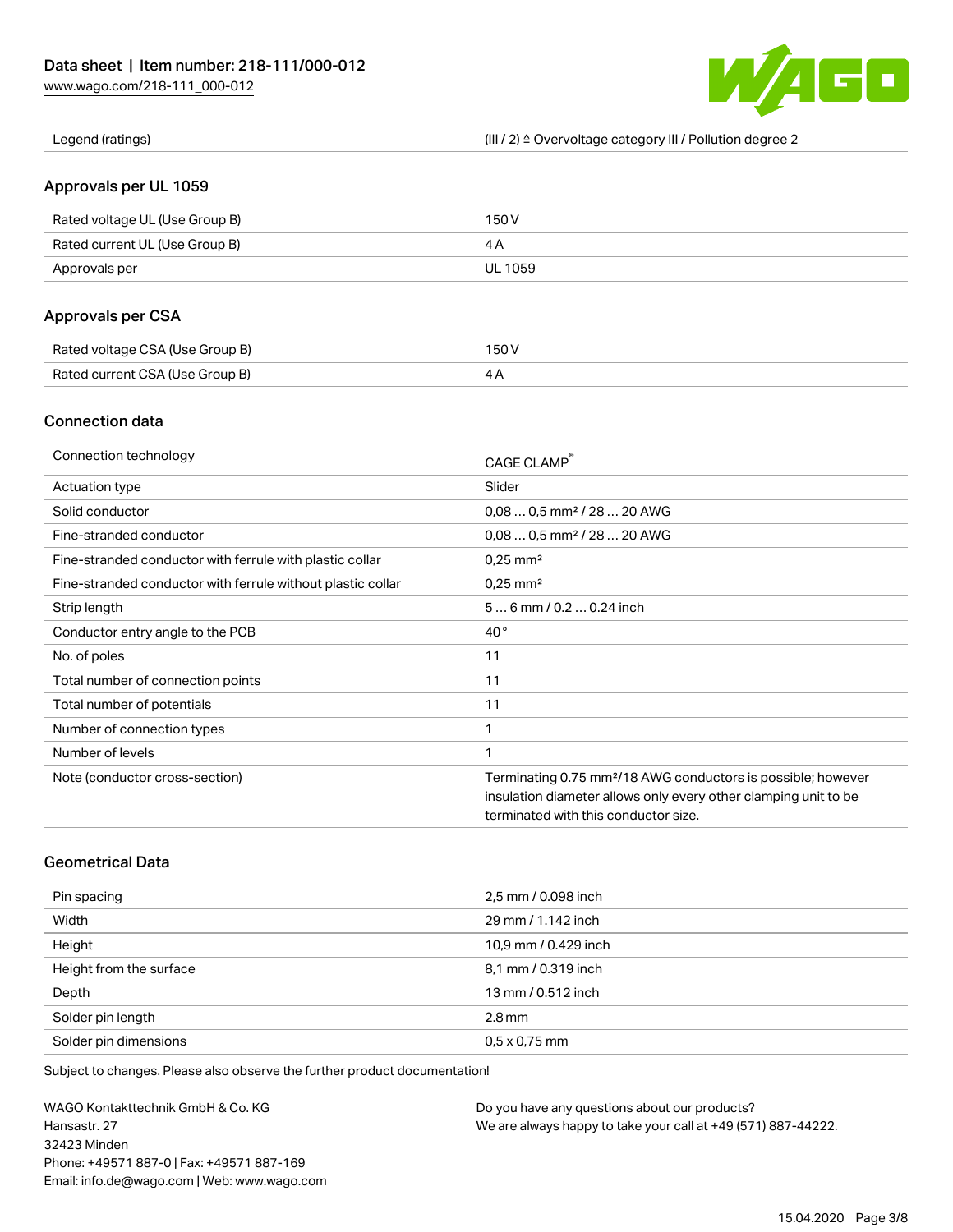

Drilled hole diameter (tolerance)  $1,1$   $(+0,1)$  mm

## PCB contact

| PCB contact                         | THT.                                     |
|-------------------------------------|------------------------------------------|
| Solder pin arrangement              | over the entire terminal strip (in-line) |
| Number of solder pins per potential |                                          |

## Material Data

| Color                       | orange                                |
|-----------------------------|---------------------------------------|
| Material group              |                                       |
| Insulating material         | Polyamide 66 (PA 66)                  |
| Flammability class per UL94 | V <sub>0</sub>                        |
| Clamping spring material    | Chrome nickel spring steel (CrNi)     |
| Contact material            | Electrolytic copper $(E_{\text{Cl}})$ |
| Contact plating             | tin-plated                            |
| Fire load                   | 0.047 MJ                              |
| Weight                      | 3.6 <sub>g</sub>                      |

#### Environmental Requirements

#### Commercial data

| Product Group      | 4 (Printed Circuit) |
|--------------------|---------------------|
| Packaging type     | <b>BOX</b>          |
| Country of origin  | PL                  |
| <b>GTIN</b>        | 4044918877893       |
| Customs Tariff No. | 85369010000         |

## Approvals / Certificates

#### Country specific Approvals

|      |                                 |                                 | Gerundate |
|------|---------------------------------|---------------------------------|-----------|
| Logo | Approval                        | <b>Additional Approval Text</b> | name      |
| Æ    | CSA<br>DEKRA Certification B.V. | C22.2 No. 158                   | 1565656   |

Subject to changes. Please also observe the further product documentation!

WAGO Kontakttechnik GmbH & Co. KG Hansastr. 27 32423 Minden Phone: +49571 887-0 | Fax: +49571 887-169 Email: info.de@wago.com | Web: www.wago.com

Do you have any questions about our products? We are always happy to take your call at +49 (571) 887-44222.

Certificate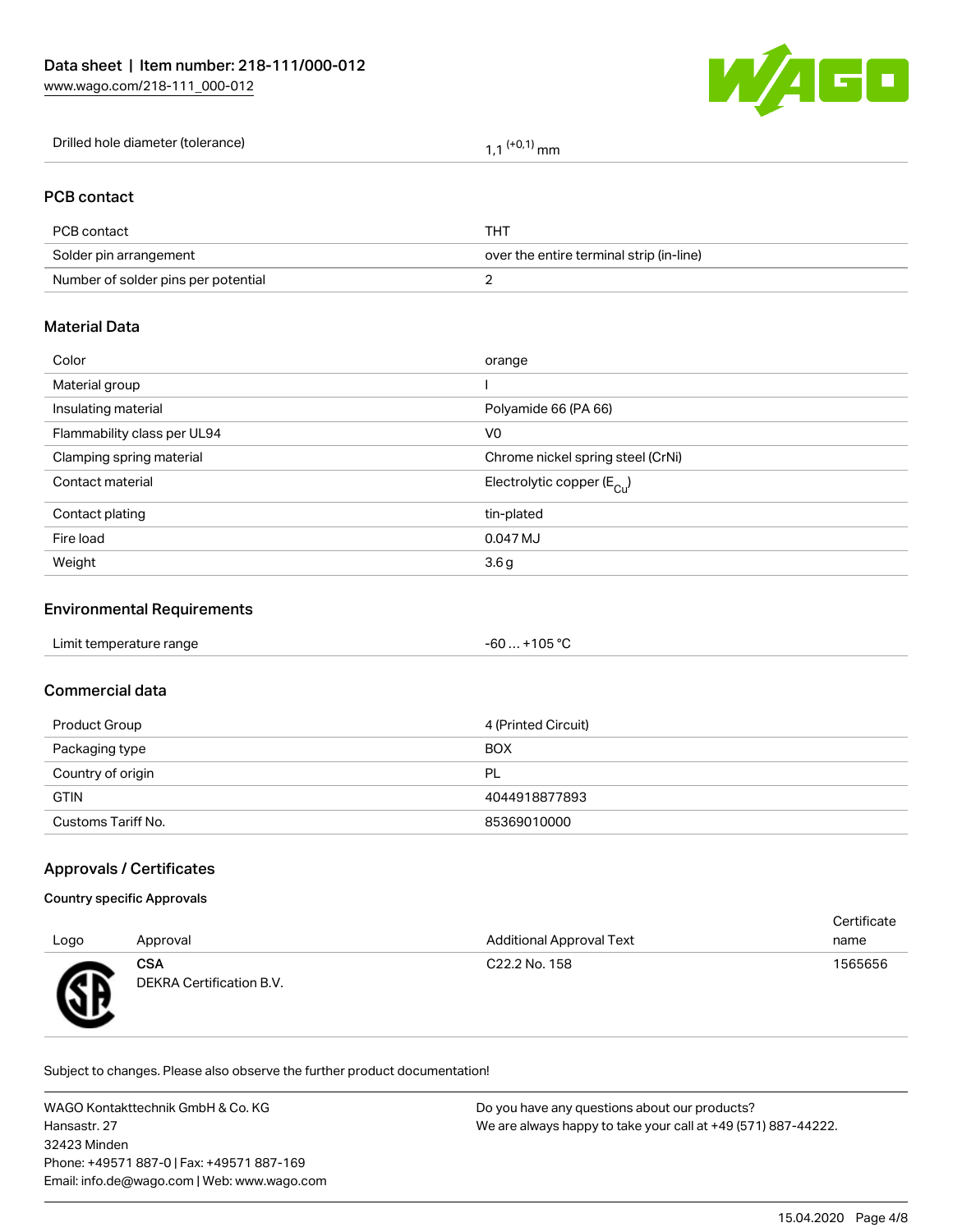

#### UL-Approvals

| Logo                          | Approval                      | <b>Additional Approval Text</b> | Certificate<br>name |
|-------------------------------|-------------------------------|---------------------------------|---------------------|
|                               | UL                            | UL 1059                         | 20190630-           |
| J<br>$\overline{\phantom{a}}$ | UL International Germany GmbH |                                 | E45172              |

#### Counterpart

## Compatible products

| ferrule |                                                                                                         |                                      |
|---------|---------------------------------------------------------------------------------------------------------|--------------------------------------|
|         | Item no.: 216-131                                                                                       | www.wago.com/216-131                 |
|         | Ferrule; Sleeve for 0.25 mm <sup>2</sup> / AWG 24; uninsulated; electro-tin plated                      |                                      |
|         | Item no.: 216-151                                                                                       |                                      |
|         | Ferrule; Sleeve for 0.25 mm <sup>2</sup> / AWG 24; uninsulated; electro-tin plated                      | www.wago.com/216-151                 |
|         | Item no.: 216-301                                                                                       |                                      |
|         | Ferrule; Sleeve for 0.25 mm <sup>2</sup> / AWG 24; insulated; electro-tin plated; yellow                | www.wago.com/216-301                 |
|         | Item no.: 216-321                                                                                       |                                      |
|         | Ferrule; Sleeve for 0.25 mm <sup>2</sup> / AWG 24; insulated; electro-tin plated; yellow                | www.wago.com/216-321                 |
| check   |                                                                                                         |                                      |
|         | Item no.: 735-500                                                                                       |                                      |
|         | Test pin; 1 mm Ø; with solder connection for test wire                                                  | www.wago.com/735-500                 |
|         | <b>Marking accessories</b>                                                                              |                                      |
|         | Item no.: 210-331/250-202                                                                               |                                      |
|         | Marking strips; as a DIN A4 sheet; MARKED; 1-16 (400x); Height of marker strip: 2.3 mm/0.091 in; Strip  | www.wago.com/210-331<br>$/250 - 202$ |
|         | length 182 mm; Horizontal marking; Self-adhesive; white                                                 |                                      |
|         | Item no.: 210-331/250-204                                                                               |                                      |
|         | Marking strips; as a DIN A4 sheet; MARKED; 17-32 (400x); Height of marker strip: 2.3 mm/0.091 in; Strip | www.wago.com/210-331                 |
|         | length 182 mm; Horizontal marking; Self-adhesive; white                                                 | /250-204                             |
|         | Item no.: 210-331/250-206                                                                               |                                      |
|         | Marking strips; as a DIN A4 sheet; MARKED; 33-48 (400x); Height of marker strip: 2.3 mm/0.091 in; Strip | www.wago.com/210-331                 |
|         | length 182 mm; Horizontal marking; Self-adhesive; white                                                 | /250-206                             |
|         | Item no.: 210-331/250-207                                                                               |                                      |
|         |                                                                                                         |                                      |
|         | Subject to changes. Please also observe the further product documentation!                              |                                      |

WAGO Kontakttechnik GmbH & Co. KG Hansastr. 27 32423 Minden Phone: +49571 887-0 | Fax: +49571 887-169 Email: info.de@wago.com | Web: www.wago.com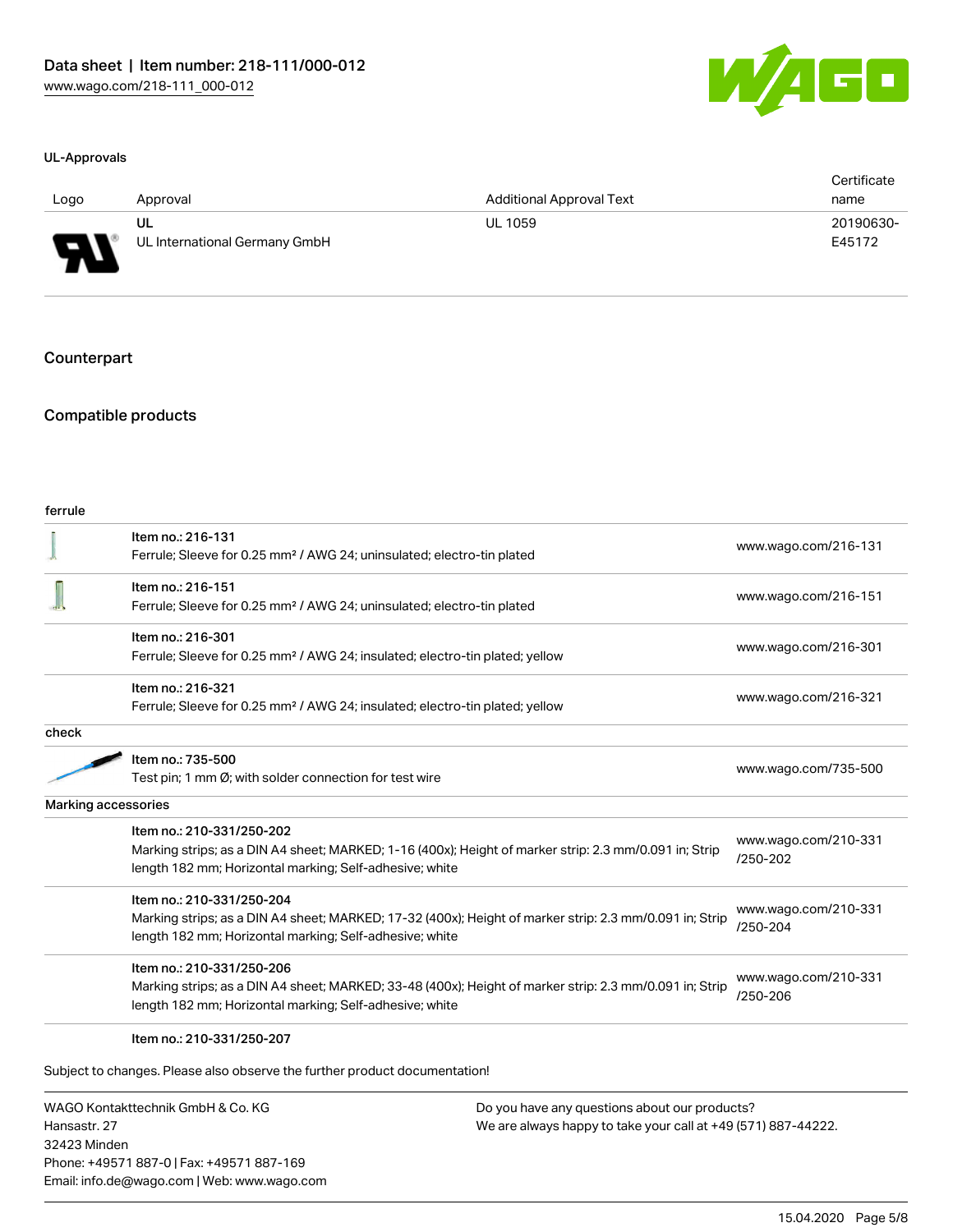

Marking strips; as a DIN A4 sheet; MARKED; 1-48 (100x); Height of marker strip: 2.3 mm/0.091 in; Strip [www.wago.com/210-331](http://www.wago.com/210-331/250-207) length 182 mm; Horizontal marking; Self-adhesive; white [/250-207](http://www.wago.com/210-331/250-207)

| tools                                                   |                                                                                                                                                                        |                                               |               |                      |  |
|---------------------------------------------------------|------------------------------------------------------------------------------------------------------------------------------------------------------------------------|-----------------------------------------------|---------------|----------------------|--|
|                                                         | Item no.: 210-647<br>Operating tool; Blade: 2.5 x 0.4 mm; with a partially insulated shaft                                                                             |                                               |               | www.wago.com/210-647 |  |
|                                                         | Item no.: 210-719<br>Operating tool; Blade: 2.5 x 0.4 mm; with a partially insulated shaft                                                                             |                                               |               | www.wago.com/210-719 |  |
| <b>Downloads</b>                                        | Documentation                                                                                                                                                          |                                               |               |                      |  |
| <b>Additional Information</b><br>Technical explanations |                                                                                                                                                                        | Apr 3, 2019                                   | pdf<br>3.6 MB | Download             |  |
|                                                         | CAD/CAE-Data                                                                                                                                                           |                                               |               |                      |  |
| CAD data                                                |                                                                                                                                                                        |                                               |               |                      |  |
| 2D/3D Models 218-111/000-012                            |                                                                                                                                                                        |                                               | <b>URL</b>    | Download             |  |
| <b>PCB Design</b>                                       |                                                                                                                                                                        |                                               |               |                      |  |
|                                                         | Symbol and Footprint 218-111/000-012                                                                                                                                   |                                               | <b>URL</b>    | Download             |  |
|                                                         | CAx data for your PCB design, consisting of "schematic symbols and PCB footprints",<br>allow easy integration of the WAGO component into your development environment. |                                               |               |                      |  |
|                                                         | Supported formats:                                                                                                                                                     |                                               |               |                      |  |
| Ш                                                       | Accel EDA 14 & 15                                                                                                                                                      |                                               |               |                      |  |
|                                                         | Altium 6 to current version                                                                                                                                            |                                               |               |                      |  |
| a ka                                                    | Cadence Allegro                                                                                                                                                        |                                               |               |                      |  |
|                                                         | DesignSpark                                                                                                                                                            |                                               |               |                      |  |
|                                                         | Eagle Libraries                                                                                                                                                        |                                               |               |                      |  |
| ш                                                       | KiCad                                                                                                                                                                  |                                               |               |                      |  |
|                                                         | Mentor Graphics BoardStation                                                                                                                                           |                                               |               |                      |  |
| П                                                       | Mentor Graphics Design Architect                                                                                                                                       |                                               |               |                      |  |
| ш                                                       | Mentor Graphics Design Expedition 99 and 2000                                                                                                                          |                                               |               |                      |  |
|                                                         | OrCAD 9.X PCB and Capture                                                                                                                                              |                                               |               |                      |  |
| Ш                                                       | PADS PowerPCB 3, 3.5, 4.X, and 5.X                                                                                                                                     |                                               |               |                      |  |
| ш                                                       | PADS PowerPCB and PowerLogic 3.0                                                                                                                                       |                                               |               |                      |  |
|                                                         | Subject to changes. Please also observe the further product documentation!                                                                                             |                                               |               |                      |  |
| WAGO Kontakttechnik GmbH & Co. KG                       |                                                                                                                                                                        | Do you have any questions about our products? |               |                      |  |

Hansastr. 27 32423 Minden Phone: +49571 887-0 | Fax: +49571 887-169 Email: info.de@wago.com | Web: www.wago.com We are always happy to take your call at +49 (571) 887-44222.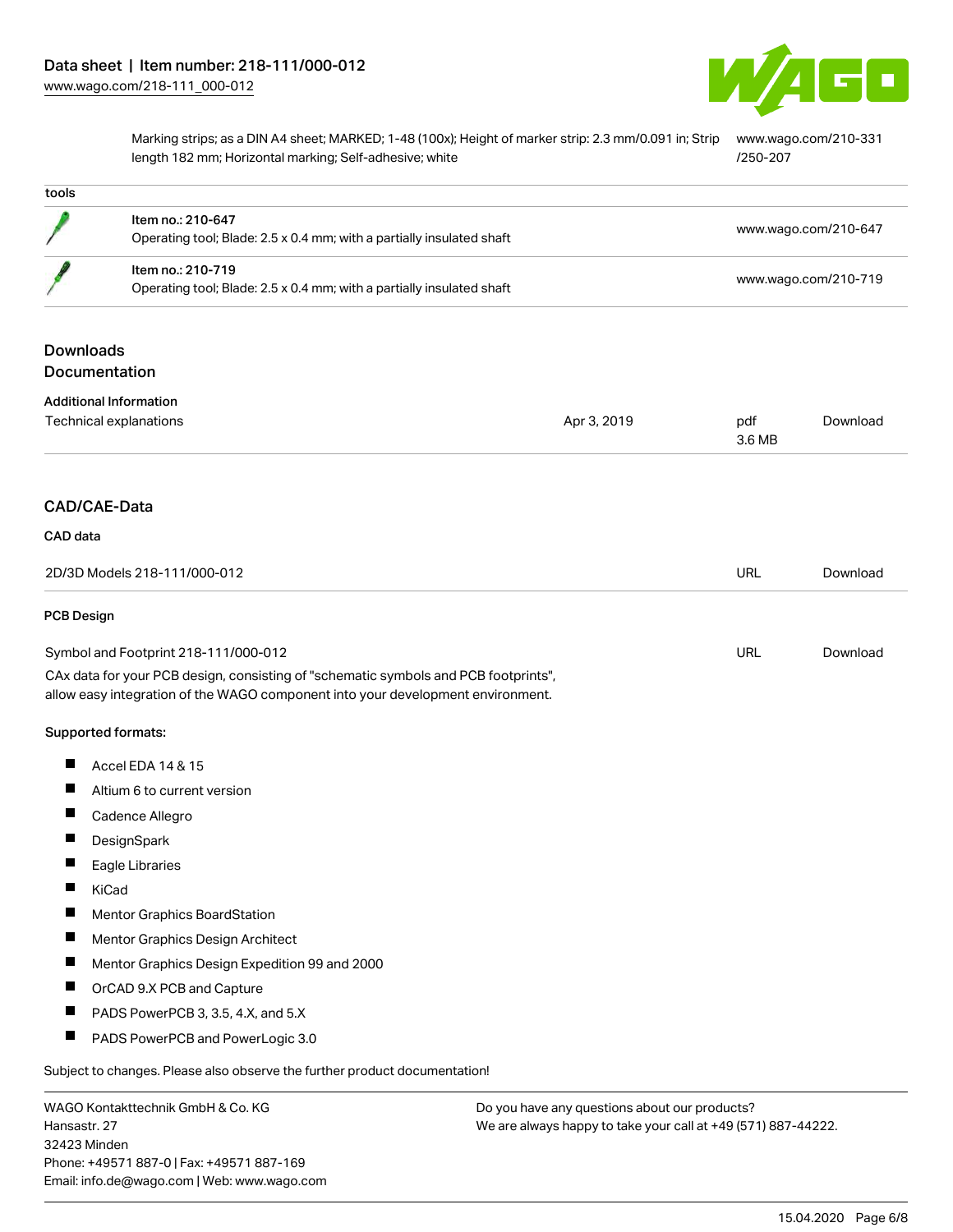- $\blacksquare$ PCAD 2000, 2001, 2002, 2004, and 2006
- $\blacksquare$ Pulsonix 8.5 or newer
- $\blacksquare$ **STL**
- $\blacksquare$ 3D STEP
- $\blacksquare$ TARGET 3001!
- $\blacksquare$ View Logic ViewDraw
- П Quadcept
- П Zuken CadStar 3 and 4
- $\blacksquare$ Zuken CR-5000 and CR-8000

PCB Component Libraries (EDA), PCB CAD Library Ultra Librarian

#### Installation Notes

Conductor termination



Terminating stranded conductors in confined spaces requires a great deal of patience, unless you use the new 218 Series PCB Terminal Strips. The clamping units of these strips can be held open during termination process via integrated locking slide.



Terminating 0.75 mm² (18 AWG) conductors is possible; however, insulation diameter allows only every other clamping unit to be terminated with this conductor size.



Conductor termination: To momentarily open the clamping unit, use screwdriver and then insert a stripped conductor. To open clamping unit for an extended period, move locking slide toward conductor entry hole. Then fully insert stripped conductor and move locking slide back to original position (also possible to perform with fingernail).

Subject to changes. Please also observe the further product documentation!

WAGO Kontakttechnik GmbH & Co. KG Hansastr. 27 32423 Minden Phone: +49571 887-0 | Fax: +49571 887-169 Email: info.de@wago.com | Web: www.wago.com